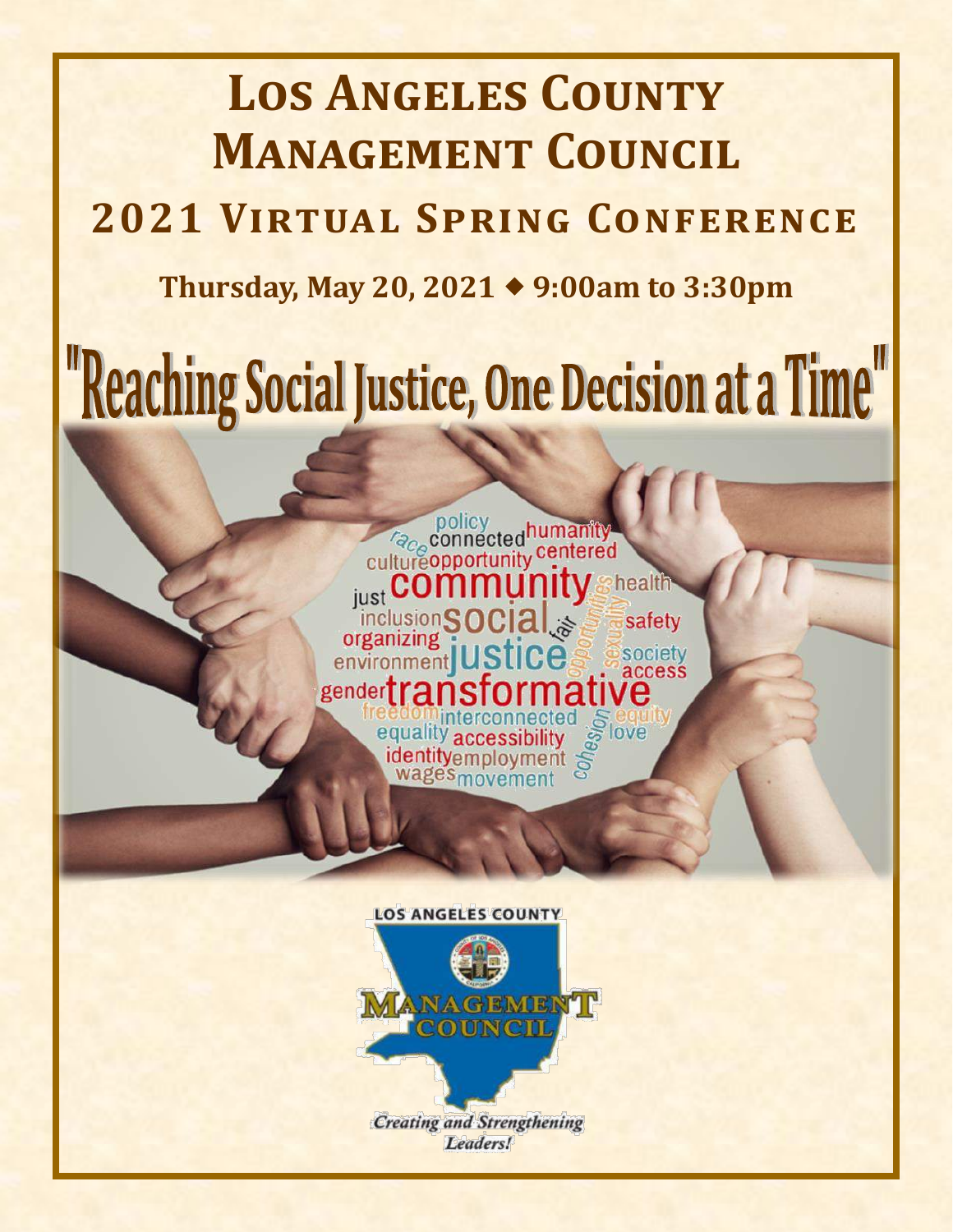## CONFERENCE AGENDA

| 9:00 a.m.    | <b>Welcome and Introductions</b>                                                                                                 |
|--------------|----------------------------------------------------------------------------------------------------------------------------------|
|              | <b>Opportunity Drawing</b>                                                                                                       |
| 9:15 a.m.    | Hilda L. Solis, Chair of the Board of Supervisors<br><b>1st District Supervisor, County of Los Angeles</b><br>"Reaching Forward" |
| 10:10 a.m.   | <b>Opportunity Drawing; Morning break immediately following</b>                                                                  |
| 10:40 a.m.   | Dr. Christina Ghaly, M.D., Director, Los Angeles County Health Services<br>"Gloves On: Let's Fight COVID Together"               |
| $11:05$ a.m. | <b>Impromptu Network</b>                                                                                                         |
| 11:25 a.m.   | <b>Opportunity Drawing</b>                                                                                                       |
| $11:30$ a.m. | <b>Lunch Break</b>                                                                                                               |
| 12:25 p.m.   | Fesia A. Davenport, Chief Executive Officer<br>"State of the County"                                                             |
|              |                                                                                                                                  |
| 12:50 p.m.   | <b>Opportunity Drawing; Evening Break immediately following</b>                                                                  |
| $1:25$ p.m.  | Panel Discussion: "Reaching Social Justice, One Decision at a Time"                                                              |
|              | Ricardo García, Los Angeles County Public Defender<br><b>Panel Moderator</b>                                                     |
|              | Judge Songhai Armstead (Ret.), Executive Director of Alternative to<br><b>Incarceration Initiative</b><br>"Reform NOT Reframe"   |
|              | George Gascón, Los Angeles County District Attorney<br>"Social Justice for All through Modernizing the System"                   |
|              | D'Artagnan Scorza, Ph.D., Executive Director of Racial Equity Initiative<br>"Racial Equity THE Pathway to Social Justice"        |
| 2:40 p.m.    | <b>Impromptu Network</b>                                                                                                         |
| 3:15 p.m.    | <b>Final Opportunity Drawing and Concluding Remarks</b>                                                                          |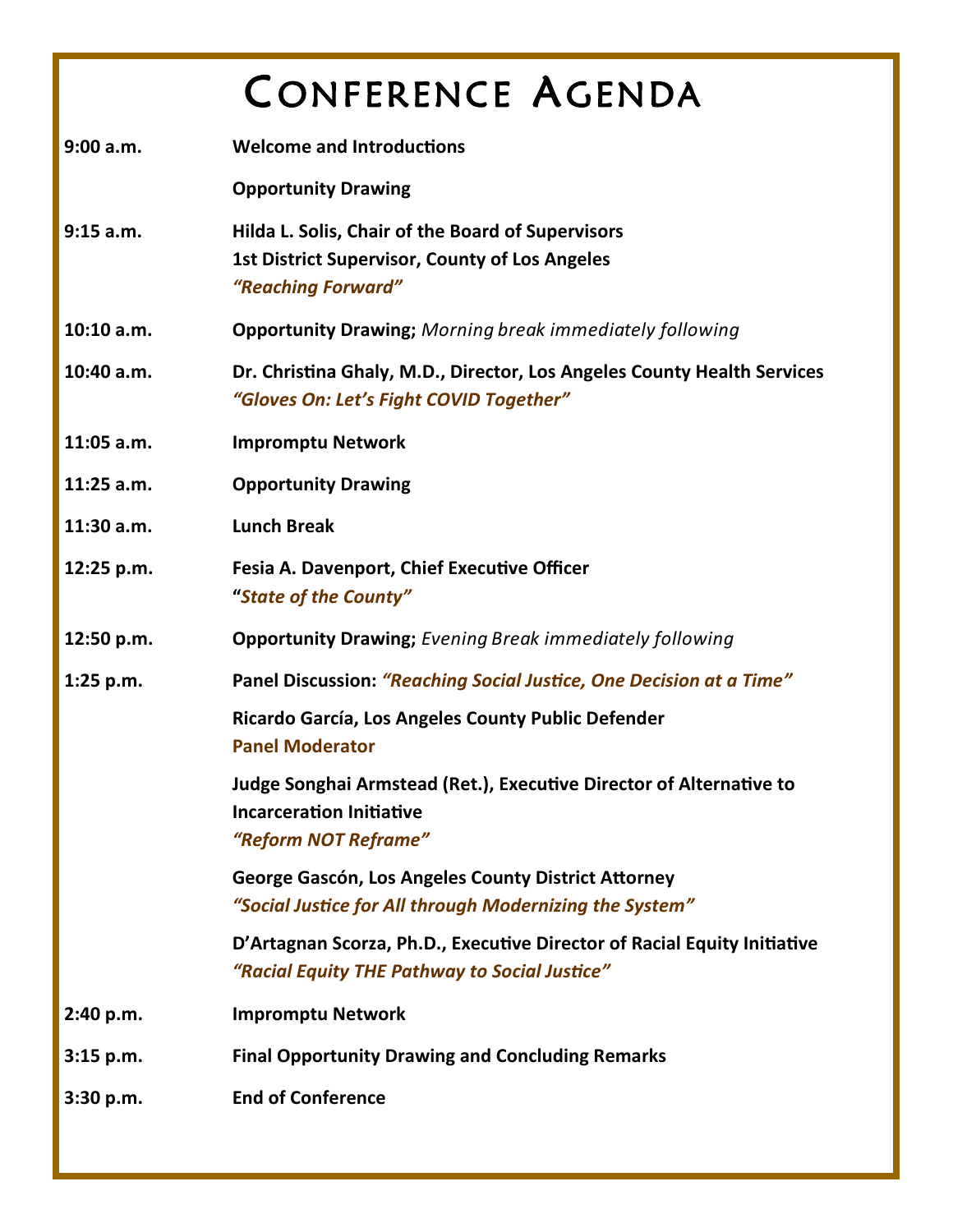## GUEST SPEAKERS



Supervisor Hilda L. Solis was sworn in as Los Angeles County Supervisor for the First District of Los Angeles County on December 1, 2014. She was re-elected to a new four-year term in 2018.

As County Supervisor, Solis' priorities include combatting homelessness and building affordable housing, expanding County services to all residents, environmental justice, goodpaying jobs, health care access, criminal justice reform, improving parks and open space, and ensuring arts equity for all.

Prior to becoming Supervisor, Solis served as Secretary of Labor under President Barack Obama. Supervisor Solis was confirmed on February 24, 2009, becoming the first Latina to serve in the United States Cabinet. Before that, Supervisor Solis represented the 32nd

Congressional District in California, a position she held from 2001 to 2009.

In Congress, Supervisor Solis' priorities included expanding access to affordable health care, protecting the environment, and improving the lives of working families. A recognized leader on clean energy jobs, she authored the Green Jobs Act which provided funding for "green" collar job training for Veterans, displaced workers, at risk youth, and individuals in families under 200 percent of the federal poverty line. She served in Congress until her nomination for Secretary of Labor.

Supervisor Solis began her career working in the Carter White House Office of Hispanic Affairs and was later appointed as a management analyst with the Office of Management and Budget in the Civil Rights Division. Solis was first elected to public office in 1985 as a member of the Rio Hondo Community College Board of Trustees. The first woman to represent the San Gabriel Valley in the California State Legislature, Solis served in the California State Assembly from 1992 to 1994, and in 1994 she made history by becoming the first Latina elected to the California State Senate. Her California environmental justice legislation, enacted in 1999, was the first of its kind in the nation to become law. As a result, Solis became the first woman to receive the John F. Kennedy Profile in Courage Award in 2000 for her pioneering environmental justice work.

Supervisor Solis was the first in her family to graduate from college, graduating from California State Polytechnic University, Pomona; she also earned a Master of Public Administration from the University of Southern California.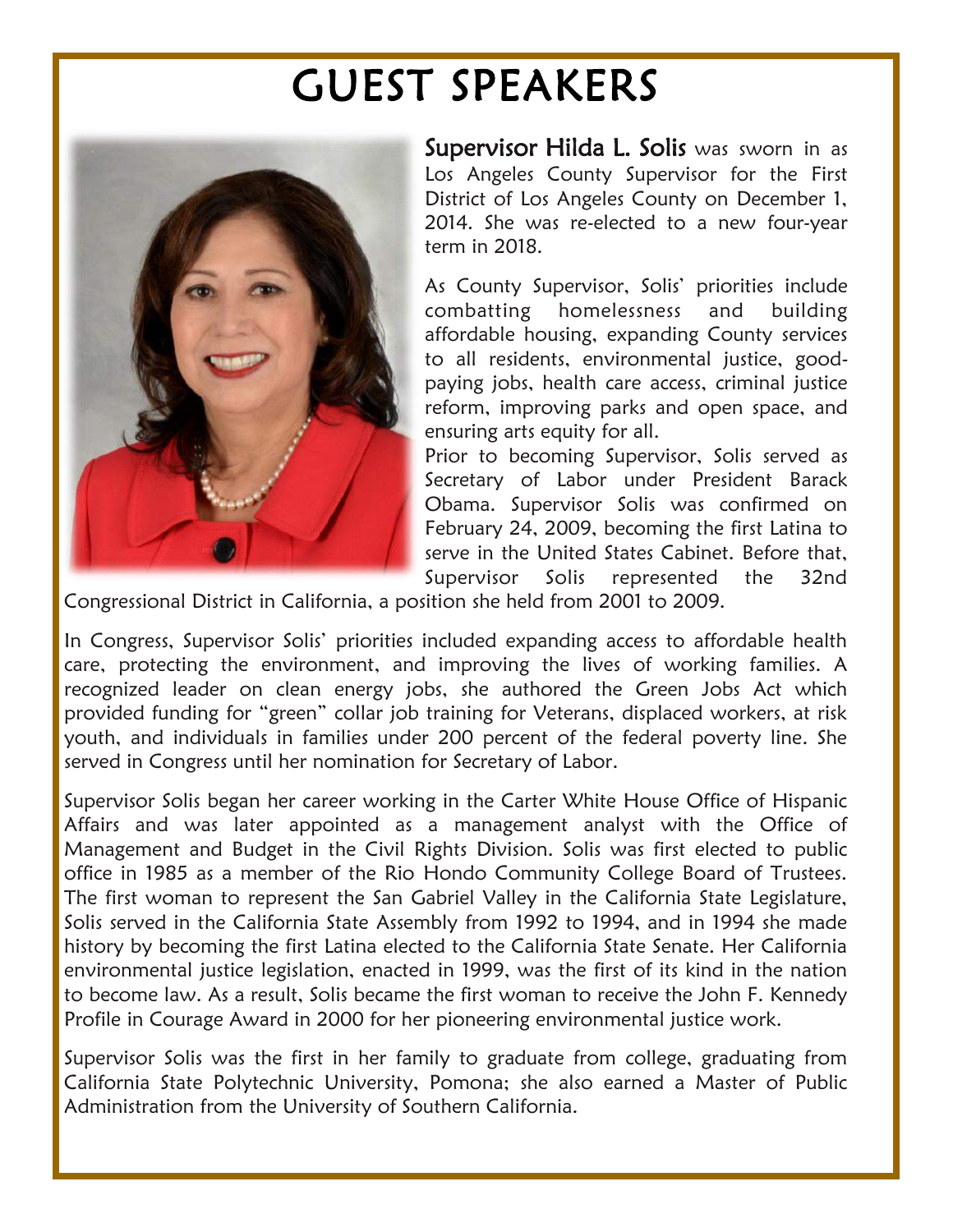# GUEST SPEAKERS



Dr. Christina Ghaly was appointed by the Los Angeles County Board of Supervisors as the Director of the Department of Health Services (DHS) on September 25, 2018 after having served in the role as Acting Director since October 2017. In this capacity, Dr. Ghaly has had responsibility for overseeing the operations of the County's four public hospitals and 23 outpatient clinics. She leads strategic, operational, and clinical/financial initiatives critical to DHS' financial health and continued transformation in an era of health reform.

Dr. Ghaly previously served as Chief Operations Officer for DHS from 2016 until her permanent appointment as Director. Her previous roles within DHS also include serving as the Deputy Director for Strategy and Operations and as the Interim Chief Executive Officer at Olive View – UCLA Medical Center and LAC+USC Medical Center.

In 2015, Dr. Ghaly served in a temporary role as the Director of Health Care Integration for the County of Los Angeles Chief Executive Office. This position was created to lead an assessment regarding the potential creation

of a health care agency, integrating the Departments of Health Services, Mental Health (DMH) and Public Health (DPH). The Los Angeles County Health Agency was formally created in November 2015.

Dr. Ghaly attended Harvard Medical School and completed a residency in internal medicine at the University of California, San Francisco. Dr. Ghaly currently sees patients in the urgent care and on the inpatient medicine service at LAC+USC Medical Center and Olive View – UCLA Medical Center, respectively.

Judge Songhai Armstead (Ret.), a longtime advocate for the underserved and an innovator within Los Angeles County's justice system, was selected to head Los Angeles County's groundbreaking Alternative to Incarceration Imitative (ATI) beginning September 2020.

As the office's first executive director, she oversees implementation of recommendations to make "care first, jails last" a reality in Los Angeles County, coordinating among multiple departments and community stakeholders.

Armstead was appointed to the Superior Court by Gov. Jerry Brown in 2015. She retired in 2020 to assume her new role as ATI Executive Director. As a judge, she was instrumental in creating innovative programs to assist justice-involved veterans, people experiencing homelessness, and those with mental health and substance abuse disorders all with a focus on getting people the treatment and housing resources they need to improve their lives and break the cycle of incarceration.



A graduate of the University of Nevada, Reno, Armstead earned her law degree at UCLA School of Law, where she was the first-ever African American female student body president. In her personal life, she overcame a tumultuous childhood that included stints in the foster care system and the now-closed MacLaren Hall Children's Center.

A gifted educator on the topic of implicit bias, she has trained hundreds of justice system participants, including justices of the California Supreme Court, on how powerful unseen biases shape lives and actions, and contribute to the perpetuation of systemic racism.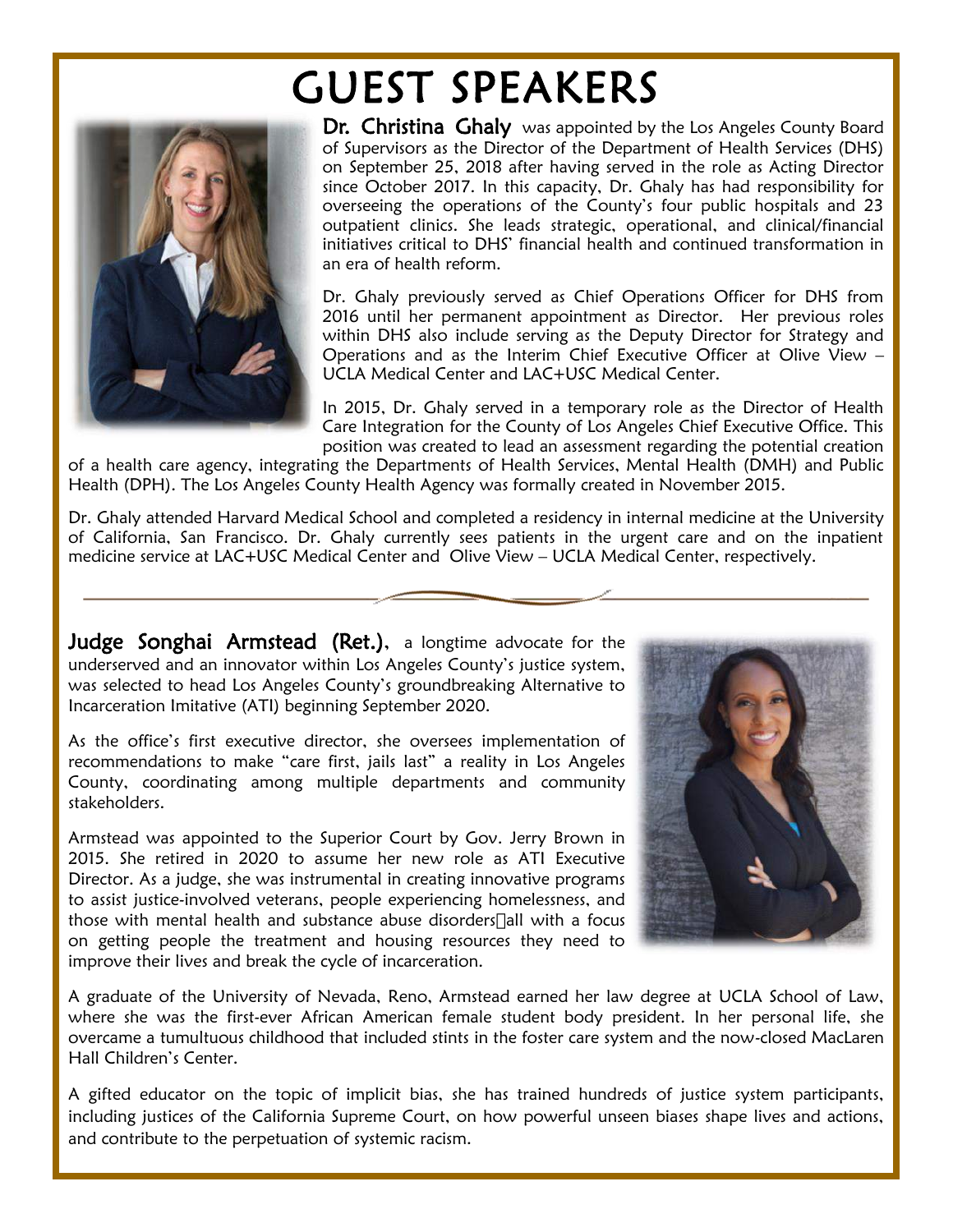# GUEST SPEAKERS

On Dec. 7, 2020, George Gascón was sworn in as the 43rd District Attorney of Los Angeles County, delivering his visionary approach to criminal justice reform to the nation's largest local prosecutorial office.

Gascón, who rose through the ranks of the Los Angeles Police Department from patrol officer to Assistant Chief of Police under Bill Bratton, served as Chief of Police in Mesa, Ariz., before being named Chief of Police in San Francisco by then-Mayor Gavin Newsom.

In 2011, Newsom tapped Gascón to fill the District Attorney vacancy created by Kamala Harris' election to California Attorney General. The Cuban-born attorney became that city's first Latino police chief and the nation's first police chief to become District Attorney.

During his two terms in office, Gascón decreased San Francisco's jail population by nearly 30% and reduced violent crime to historic lows. He was the nation's first District Attorney to call for an end to



cash bail and first to launch an automatic record-clearing program for marijuana convictions following legalization.

Gascón created California's first independent investigation bureau to enhance transparency and limit the conflict of interest that occurs when police agencies investigate themselves. He was the state's only District Attorney to support a law creating stricter standards for police use of force.

Gascón holds a Bachelor of Arts in History from California State University, Long Beach, and a Juris Doctor Degree from Western State University, College of Law.



Dr. D'Artagnan Scorza currently serves as the inaugural Executive Director of Racial Equity for Los Angeles County. In this capacity, he is tasked with championing the elimination of structural racism while also promoting efforts to deepen the County's work on diversity, equity and inclusion.

Dr. Scorza's life's work is centered on building leaders who fight for equity in communities and schools. In his previous roles as the Executive Director of Social Justice Learning Institute, a UC Regent and the President of the Board of Education for the Inglewood Unified School District, he launched programs that helped youth of color become social justice leaders and college graduates. He also helped pass policies that prioritized \$160 million for student services across UC campuses and secured \$350 million to support school construction for k-12 schools.

As a U.S. Navy Iraq-War Veteran and civic leader, he has received numerous awards and accolades, including being recognized as one of the 40 Emerging Civic Leaders under 40 in 2018 and received the UCLA Recent

Graduate Achievement Award in 2016.

Dr. Scorza has been quoted in multiple publications, such as The New York Times, Los Angeles Times, Huffington Post, Los Angeles Magazine and several podcasts.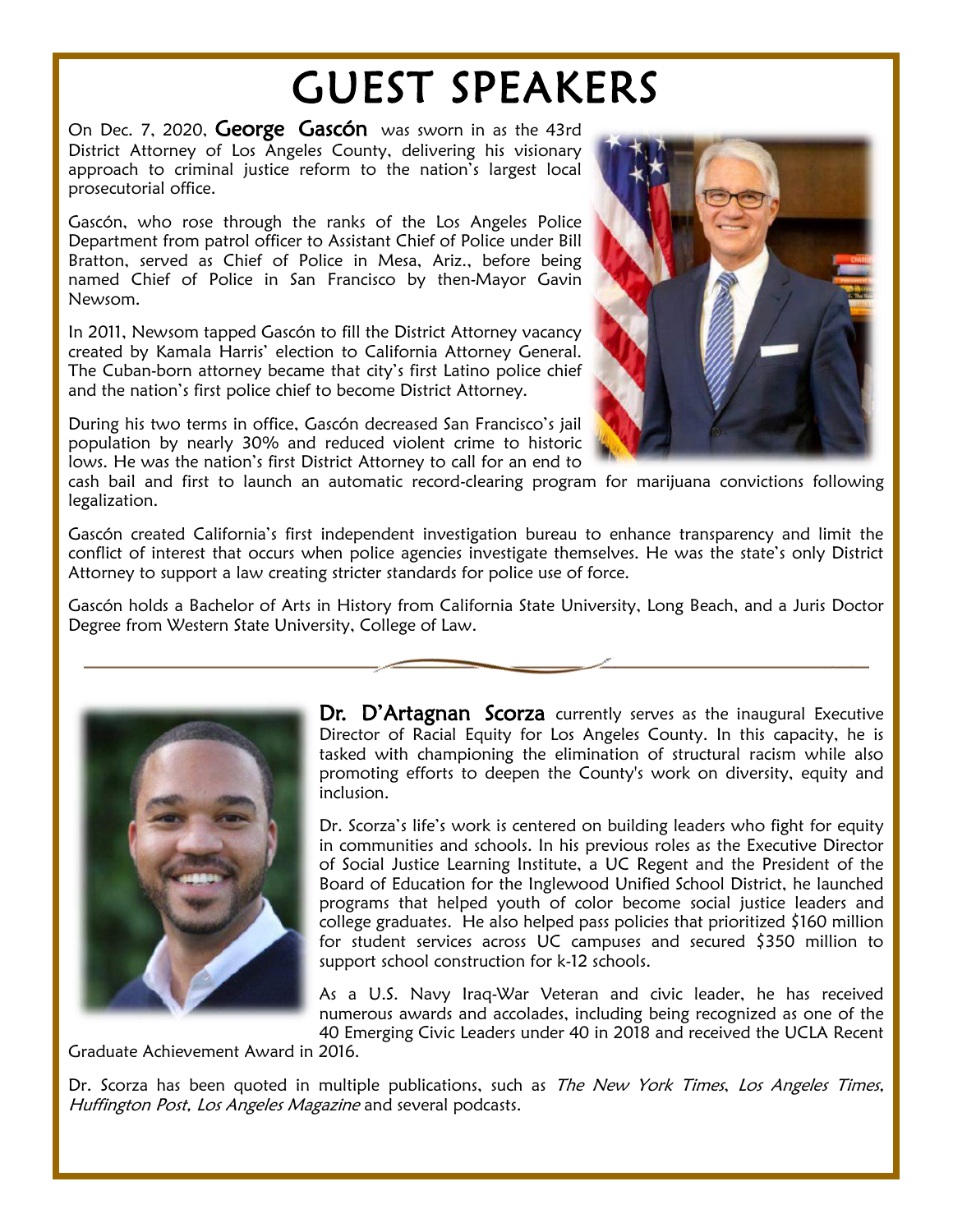### **LOS ANGELES COUNTY MANAGEMENT COUNCIL**

#### Management Council Officers

Ruth A. Wong, Military & Veterans Affairs President

> Kashari S. Jones, CEO Vice-President

Steve Hernandez, Assessor **Treasurer** 

Rita Tufenkjian, WDACS Secretary

#### Executive Council

Jim Allen, ISD Erika Anzoategui, PD Arlene Barrera, Auditor Shannan Denby, DPSS Lisa M. Garrett, DHR Jackie Guevarra, BOS Fred Hungerford, Library (Retired) Keith Knox, TTC McKandy Leger, HR Jonathan Lucas, Coroner Ruben J. Marquez, PD Marcia Mayeda, Animal Care Morteza Mostafavi, DHR David Turla, CEO

### Committee Chairs

**Communications** Jim Allen, ISD

**Education** Jackie Guevarra, BOS

Membership Shannon Denby, DPSS

Mentorship Morteza Mostafavi, DHR

Special Services Kashari S. Jones, CEO

*T HANK YOU TO THE VIRTUAL C ONFERENCE AND S PECIAL SERVICES C OMMITTEES FOR YOUR HARD WORK AND DEDICATION IN MAKING THIS EVENT POSSIBLE.*